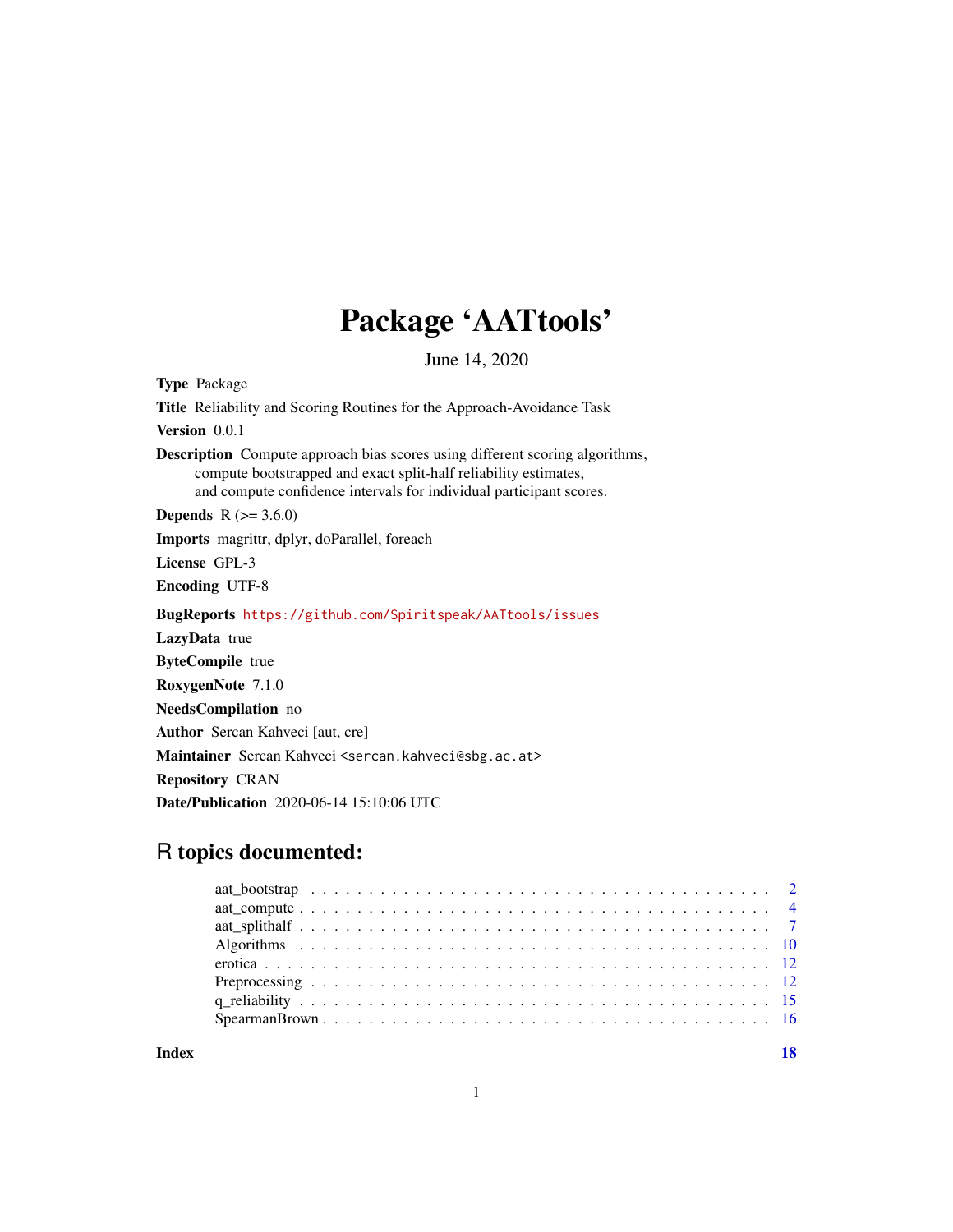#### Description

Compute bootstrapped approach-bias scores with confidence intervals.

#### Usage

```
aat_bootstrap(
  ds,
  subjvar,
  pullvar,
  targetvar = NULL,
  rtvar,
  iters,
  algorithm = c("aat_doublemeandiff", "aat_doublemediandiff", "aat_dscore",
    "aat_dscore_multiblock", "aat_regression", "aat_standardregression",
    "aat_doublemeanquotient", "aat_doublemedianquotient", "aat_singlemeandiff",
    "aat_singlemediandiff"),
 trialdropfunc = c("prune_nothing", "trial_prune_3SD", "trial_prune_SD_dropcases",
   "trial_recode_SD", "trial_prune_percent_subject", "trial_prune_percent_sample"),
  errortrialfunc = c("prune_nothing", "error_replace_blockmeanplus",
    "error_prune_dropcases"),
  plot = TRUE,
  include.raw = FALSE,
  parallel = TRUE,
  ...
\mathcal{L}## S3 method for class 'aat_bootstrap'
print(x, \ldots)## S3 method for class 'aat_bootstrap'
```
## Arguments

 $plot(x, \ldots)$ 

| ds        | a longformat data.frame                                                                                                                                      |
|-----------|--------------------------------------------------------------------------------------------------------------------------------------------------------------|
| subjvar   | Quoted name of the participant identifier column                                                                                                             |
| pullvar   | Quoted name of the column indicating pull trials. Pull trials should either be<br>represented by 1, or by the second level of a factor.                      |
| targetvar | Name of the column indicating trials featuring the target stimulus. Target stimuli<br>should either be represented by 1, or by the second level of a factor. |
| rtvar     | Name of the reaction time column.                                                                                                                            |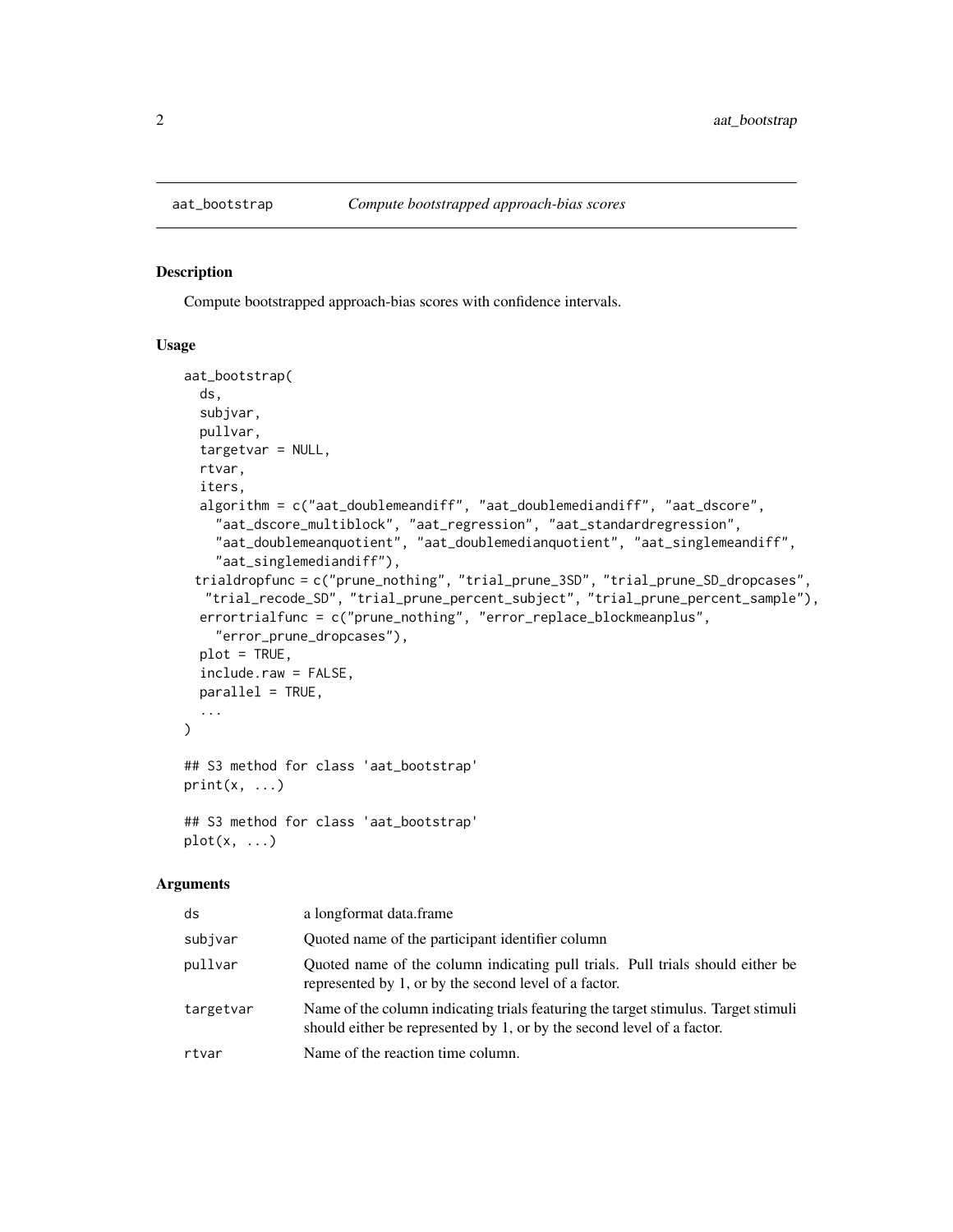- <span id="page-2-0"></span>algorithm Function (without brackets or quotes) to be used to compute AAT scores. See [Algorithms](#page-9-1) for a list of usable algorithms.
- trialdropfunc Function (without brackets or quotes) to be used to exclude outlying trials in each half. The way you handle outliers for the reliability computation should mimic the way you do it in your regular analyses. It is recommended to exclude outlying trials when computing AAT scores using the mean double-dfference scores and regression scoring approaches, but not when using d-scores or median double-difference scores.
	- prune\_nothing excludes no trials (default)
	- trial\_prune\_3SD excludes trials deviating more than 3SD from the mean per participant.
	- trial\_prune\_SD\_dropcases removes trials deviating more than a specific number of standard deviations from the participant's mean, and removes participants with an excessive percentage of outliers. Required arguments:
		- trialsd trials deviating more than trialsd standard deviations from the participant's mean are excluded (optional; default is 3)
		- maxoutliers participants with a higher percentage of outliers are removed from the data. (optional; default is .15)
	- trial\_recode\_SD recodes outlying reaction times to the nearest non-outlying value, with outliers defined as reaction times deviating more than a certain number of standard deviations from the participant's mean. Required argument:
		- trialsd trials deviating more than this many standard deviations from the mean are classified as outliers.
	- trial\_prune\_percent\_subject and trial\_prune\_percent\_sample remove trials below and/or above certain percentiles, on a subject-by-subject basis or sample-wide, respectively. The following arguments are available:
		- lowerpercent and uppperpercent (optional; defaults are .01 and .99).
- errortrialfunc Function (without brackets or quotes) to apply to an error trial.
	- prune\_nothing removes no errors (default).
	- error\_replace\_blockmeanplus replaces error trial reaction times with the block mean, plus an arbitrary extra quantity. If used, the following additional arguments are required:
		- blockvar Quoted name of the block variable (mandatory)
		- errorvar Quoted name of the error variable, where errors are 1 or TRUE and correct trials are 0 or FALSE (mandatory)
		- errorbonus Amount to add to the reaction time of error trials. Default is 0.6 (recommended by Greenwald, Nosek, & Banaji, 2003)
	- error\_prune\_dropcases removes errors and drops participants if they have more errors than a given percentage. The following arguments are available:
		- errorvar Quoted name of the error variable, where errors are 1 or TRUE and correct trials are 0 or FALSE (mandatory)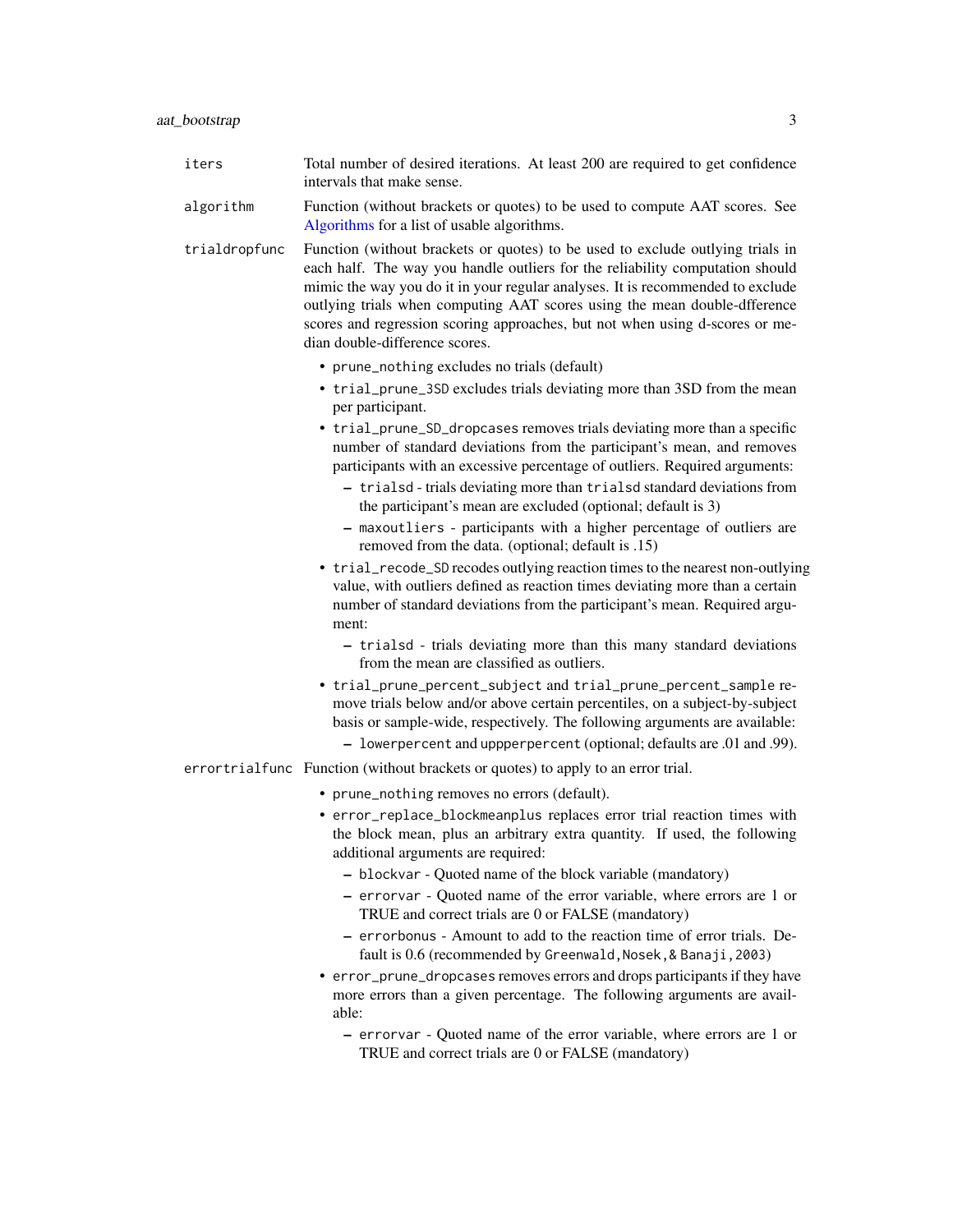<span id="page-3-0"></span>

|             | - maxerrors - participants with a higher percentage of errors are ex-<br>cluded from the dataset. Default is .15.                                                                                                                           |
|-------------|---------------------------------------------------------------------------------------------------------------------------------------------------------------------------------------------------------------------------------------------|
| plot        | Plot the bias scores and their confidence intervals after computation is complete.<br>This gives a good overview of the data.                                                                                                               |
| include.raw | logical indicating whether raw split-half data should be included in the output<br>object.                                                                                                                                                  |
| parallel    | If TRUE (default), will use parallel computing to compute results faster. If a<br>doParallel backend has not been registered beforehand, this function will register<br>a cluster and stop it after finishing, which takes some extra time. |
|             | Other arguments, to be passed on to the algorithm or outlier rejection functions<br>(see arguments above)                                                                                                                                   |
| X           | An aat_bootstrap object.                                                                                                                                                                                                                    |

#### Value

A list, containing bootstrapped bias scores, their variance, bootstrapped 95 percent confidence intervals, the number of iterations, and a matrix of bias scores for each iteration.

#### Author(s)

Sercan Kahveci

#### Examples

```
# Compute 10 bootstrapped AAT scores.
boot<-aat_bootstrap(ds=erotica[erotica$is_irrelevant==0,], subjvar="subject",
                    pullvar="is_pull", targetvar="is_target",rtvar="RT",
                    iters=10,algorithm="aat_doublemediandiff",
                    trialdropfunc="trial_prune_3SD",
                    plot=FALSE, parallel=FALSE)
plot(boot)
print(boot)
```
<span id="page-3-1"></span>aat\_compute *Compute simple AAT scores*

#### Description

Compute simple AAT scores, with optional outlier exclusion and error trial recoding.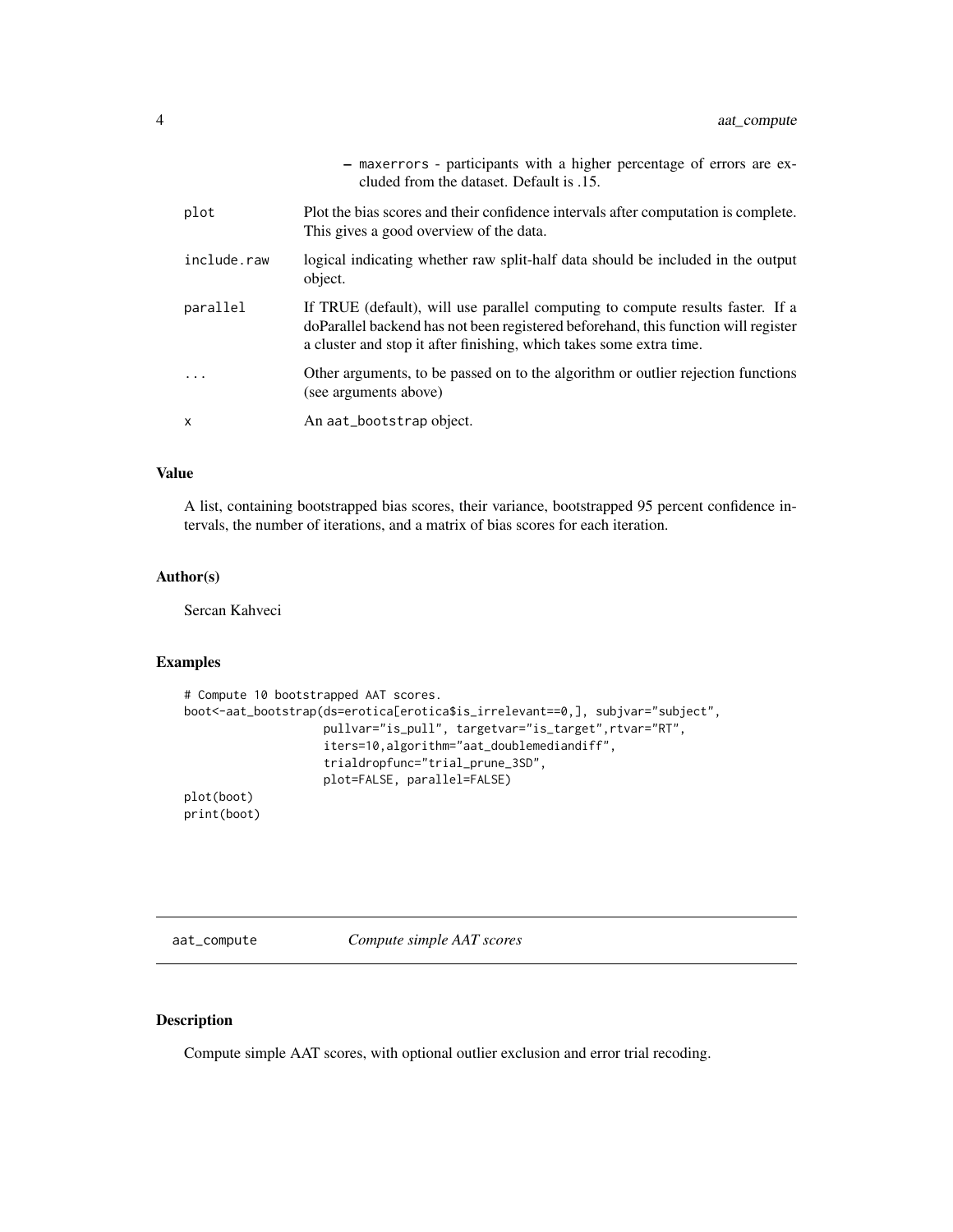## <span id="page-4-0"></span>aat\_compute 5

#### Usage

```
aat_compute(
 ds,
  subjvar,
 pullvar,
 targetvar = NULL,
  rtvar,
  algorithm = c("aat_doublemeandiff", "aat_doublemediandiff", "aat_dscore",
    "aat_dscore_multiblock", "aat_regression", "aat_standardregression",
    "aat_doublemeanquotient", "aat_doublemedianquotient", "aat_singlemeandiff",
    "aat_singlemediandiff"),
 trialdropfunc = c("prune_nothing", "trial_prune_3SD", "trial_prune_SD_dropcases",
  "trial_recode_SD", "trial_prune_percent_subject", "trial_prune_percent_sample"),
 errortrialfunc = c("prune_nothing", "error_replace_blockmeanplus",
    "error_prune_dropcases"),
  ...
```
#### Arguments

 $\mathcal{L}$ 

| ds            | a long-format data.frame                                                                                                                                                                                                                                                                                                                                                                                                                                                                                                                                                                                                                                 |
|---------------|----------------------------------------------------------------------------------------------------------------------------------------------------------------------------------------------------------------------------------------------------------------------------------------------------------------------------------------------------------------------------------------------------------------------------------------------------------------------------------------------------------------------------------------------------------------------------------------------------------------------------------------------------------|
| subjvar       | column name of subject variable                                                                                                                                                                                                                                                                                                                                                                                                                                                                                                                                                                                                                          |
| pullvar       | column name of pull/push indicator variable, must be numeric or logical (where<br>pull is 1 or TRUE)                                                                                                                                                                                                                                                                                                                                                                                                                                                                                                                                                     |
| targetvar     | column name of target stimulus indicator, must be numeric or logical (where<br>target is 1 or TRUE)                                                                                                                                                                                                                                                                                                                                                                                                                                                                                                                                                      |
| rtvar         | column name of reaction time variable                                                                                                                                                                                                                                                                                                                                                                                                                                                                                                                                                                                                                    |
| algorithm     | Function (without brackets or quotes) to be used to compute AAT scores. See<br>Algorithms for a list of usable algorithms.                                                                                                                                                                                                                                                                                                                                                                                                                                                                                                                               |
| trialdropfunc | Function (without brackets or quotes) to be used to exclude outlying trials in<br>each half. The way you handle outliers for the reliability computation should<br>mimic the way you do it in your regular analyses. It is recommended to exclude<br>outlying trials when computing AAT scores using the mean double-dfference<br>scores and regression scoring approaches, but not when using d-scores or me-<br>dian double-difference scores.                                                                                                                                                                                                         |
|               | • prune_nothing excludes no trials (default)<br>• trial_prune_3SD excludes trials deviating more than 3SD from the mean<br>per participant.<br>• trial_prune_SD_dropcases removes trials deviating more than a specific<br>number of standard deviations from the participant's mean, and removes<br>participants with an excessive percentage of outliers. Required arguments:<br>- trialsd - trials deviating more than trialsd standard deviations from<br>the participant's mean are excluded (optional; default is 3)<br>- maxoutliers - participants with a higher percentage of outliers are<br>removed from the data. (optional; default is .15) |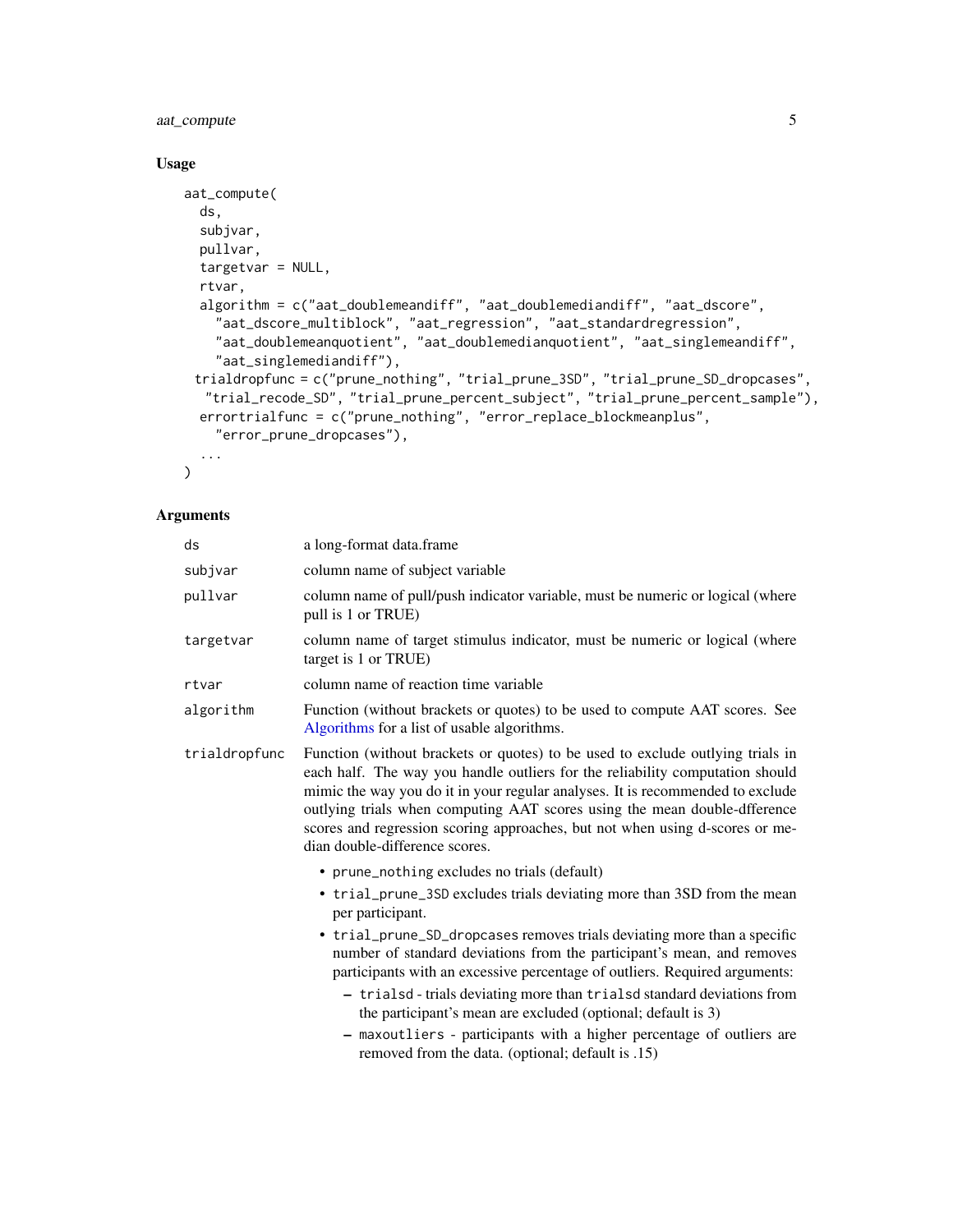- trial\_recode\_SD recodes outlying reaction times to the nearest non-outlying value, with outliers defined as reaction times deviating more than a certain number of standard deviations from the participant's mean. Required argument:
	- trialsd trials deviating more than this many standard deviations from the mean are classified as outliers.
- trial\_prune\_percent\_subject and trial\_prune\_percent\_sample remove trials below and/or above certain percentiles, on a subject-by-subject basis or sample-wide, respectively. The following arguments are available:
	- lowerpercent and uppperpercent (optional; defaults are .01 and .99).
- errortrialfunc Function (without brackets or quotes) to apply to an error trial.
	- prune\_nothing removes no errors (default).
	- error\_replace\_blockmeanplus replaces error trial reaction times with the block mean, plus an arbitrary extra quantity. If used, the following additional arguments are required:
		- blockvar Quoted name of the block variable (mandatory)
		- errorvar Quoted name of the error variable, where errors are 1 or TRUE and correct trials are 0 or FALSE (mandatory)
		- errorbonus Amount to add to the reaction time of error trials. Default is 0.6 (recommended by Greenwald, Nosek, & Banaji, 2003)
	- error\_prune\_dropcases removes errors and drops participants if they have more errors than a given percentage. The following arguments are available:
		- errorvar Quoted name of the error variable, where errors are 1 or TRUE and correct trials are 0 or FALSE (mandatory)
		- maxerrors participants with a higher percentage of errors are excluded from the dataset. Default is .15.

... Other arguments, to be passed on to the algorithm or outlier rejection functions (see arguments above)

#### Examples

```
#Compute the correlation between relevant-feature and irrelevant-feature AAT scores
ds<-erotica[erotica$correct==1,]
relevant <- aat_compute(ds=ds[ds$is_irrelevant==0,],
                        pullvar="is_pull",targetvar="is_target",
                        rtvar="RT",subjvar="subject",
                        trialdropfunc="trial_prune_3SD",
                        algorithm="aat_doublemediandiff")
irrelevant <- aat_compute(ds=ds[ds$is_irrelevant==1,],
                        pullvar="is_pull",targetvar="is_target",
                        rtvar="RT",subjvar="subject",
                        trialdropfunc="trial_prune_3SD",
                        algorithm="aat_doublemediandiff")
comparison.df <- merge(relevant, irrelevant, by = "subject")
```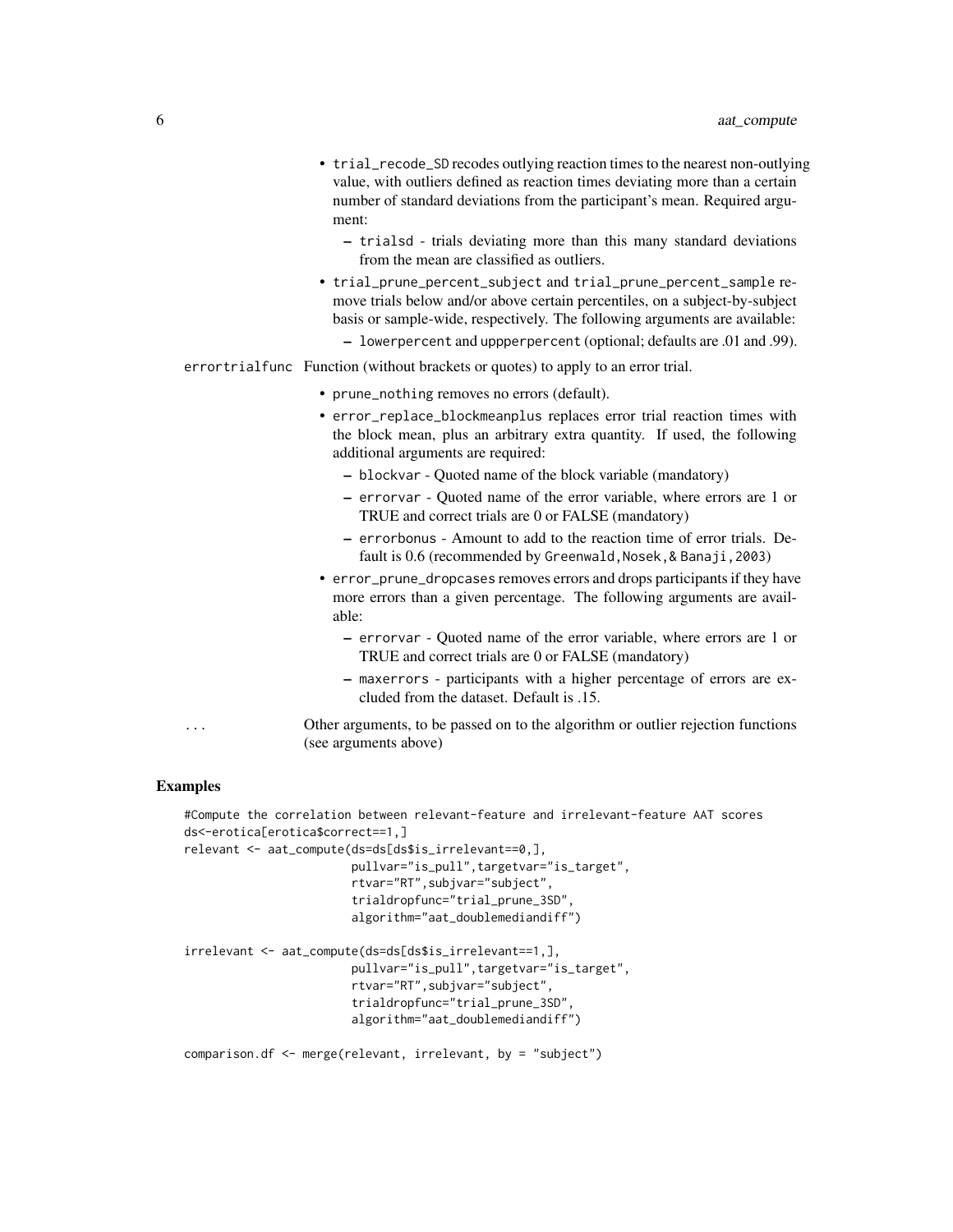```
cor(comparison.df$ab.x, comparison.df$ab.y)
# 0.1145726
```
<span id="page-6-1"></span>aat\_splithalf *Compute the bootstrapped split-half reliability for approachavoidance task data*

#### Description

Compute bootstrapped split-half reliability for approach-avoidance task data.

#### Usage

```
aat_splithalf(
  ds,
 subjvar,
 pullvar,
  targetvar = NULL,
  rtvar,
  iters,
  algorithm = c("aat_doublemeandiff", "aat_doublemediandiff", "aat_dscore",
    "aat_dscore_multiblock", "aat_regression", "aat_standardregression",
    "aat_doublemedianquotient", "aat_doublemeanquotient", "aat_singlemeandiff",
    "aat_singlemediandiff"),
 trialdropfunc = c("prune_nothing", "trial_prune_3SD", "trial_prune_SD_dropcases",
  "trial_recode_SD", "trial_prune_percent_subject", "trial_prune_percent_sample"),
 errortrialfunc = c("prune_nothing", "error_replace_blockmeanplus",
    "error_prune_dropcases"),
  casedropfunc = c("prune_nothing", "case_prune_3SD"),
 plot = TRUE,
  include.raw = FALSE,
 parallel = TRUE,
  ...
\lambda## S3 method for class 'aat_splithalf'
print(x, \ldots)## S3 method for class 'aat_splithalf'
plot(x, type = c("median", "minimum", "maximum", "random"), ...)
```
#### Arguments

| ds      | a longformat data.frame                                                        |
|---------|--------------------------------------------------------------------------------|
| subjvar | Quoted name of the participant identifier column                               |
| pullvar | Quoted name of the column indicating pull trials. Pull trials should either be |
|         | represented by 1, or by the second level of a factor.                          |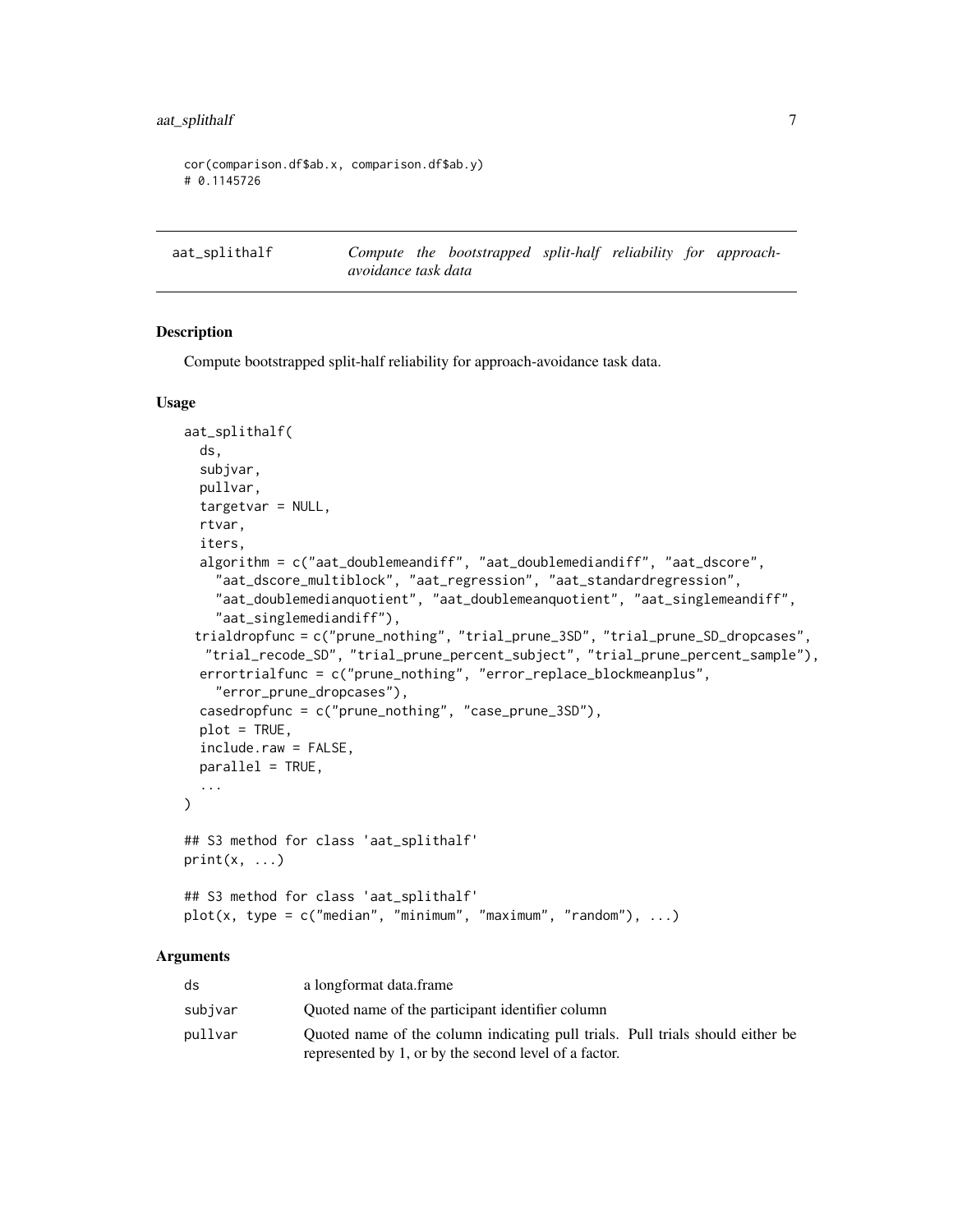<span id="page-7-0"></span>

| targetvar     | Name of the column indicating trials featuring the target stimulus. Target stimuli<br>should either be represented by 1, or by the second level of a factor.                                                                                                                                                                                                                                                                                     |
|---------------|--------------------------------------------------------------------------------------------------------------------------------------------------------------------------------------------------------------------------------------------------------------------------------------------------------------------------------------------------------------------------------------------------------------------------------------------------|
| rtvar         | Name of the reaction time column.                                                                                                                                                                                                                                                                                                                                                                                                                |
| iters         | Total number of desired iterations. At least 200 are recommended for reasonable<br>confidence intervals; If you want to see plots of your data, 1 iteration is enough.                                                                                                                                                                                                                                                                           |
| algorithm     | Function (without brackets or quotes) to be used to compute AAT scores. See<br>Algorithms for a list of usable algorithms.                                                                                                                                                                                                                                                                                                                       |
| trialdropfunc | Function (without brackets or quotes) to be used to exclude outlying trials in<br>each half. The way you handle outliers for the reliability computation should<br>mimic the way you do it in your regular analyses. It is recommended to exclude<br>outlying trials when computing AAT scores using the mean double-dfference<br>scores and regression scoring approaches, but not when using d-scores or me-<br>dian double-difference scores. |
|               | • prune_nothing excludes no trials (default)                                                                                                                                                                                                                                                                                                                                                                                                     |
|               | • trial_prune_3SD excludes trials deviating more than 3SD from the mean<br>per participant.                                                                                                                                                                                                                                                                                                                                                      |
|               | • trial_prune_SD_dropcases removes trials deviating more than a specific<br>number of standard deviations from the participant's mean, and removes<br>participants with an excessive percentage of outliers. Required arguments:                                                                                                                                                                                                                 |
|               | - trialsd - trials deviating more than trialsd standard deviations from<br>the participant's mean are excluded (optional; default is 3)                                                                                                                                                                                                                                                                                                          |
|               | - maxoutliers - participants with a higher percentage of outliers are<br>removed from the data. (optional; default is .15)                                                                                                                                                                                                                                                                                                                       |
|               | • trial_recode_SD recodes outlying reaction times to the nearest non-outlying<br>value, with outliers defined as reaction times deviating more than a certain<br>number of standard deviations from the participant's mean. Required argu-<br>ment:                                                                                                                                                                                              |
|               | - trialsd - trials deviating more than this many standard deviations<br>from the mean are classified as outliers.                                                                                                                                                                                                                                                                                                                                |
|               | • trial_prune_percent_subject and trial_prune_percent_sample re-<br>move trials below and/or above certain percentiles, on a subject-by-subject<br>basis or sample-wide, respectively. The following arguments are available:                                                                                                                                                                                                                    |
|               | - lowerpercent and uppperpercent (optional; defaults are .01 and .99).                                                                                                                                                                                                                                                                                                                                                                           |
|               | errortrialfunc Function (without brackets or quotes) to apply to an error trial.                                                                                                                                                                                                                                                                                                                                                                 |
|               | • prune_nothing removes no errors (default).                                                                                                                                                                                                                                                                                                                                                                                                     |
|               | • error_replace_blockmeanplus replaces error trial reaction times with<br>the block mean, plus an arbitrary extra quantity. If used, the following<br>additional arguments are required:                                                                                                                                                                                                                                                         |
|               | - blockvar - Quoted name of the block variable (mandatory)                                                                                                                                                                                                                                                                                                                                                                                       |
|               | - errorvar - Quoted name of the error variable, where errors are 1 or<br>TRUE and correct trials are 0 or FALSE (mandatory)                                                                                                                                                                                                                                                                                                                      |
|               | - errorbonus - Amount to add to the reaction time of error trials. De-<br>fault is 0.6 (recommended by Greenwald, Nosek, & Banaji, 2003)                                                                                                                                                                                                                                                                                                         |
|               |                                                                                                                                                                                                                                                                                                                                                                                                                                                  |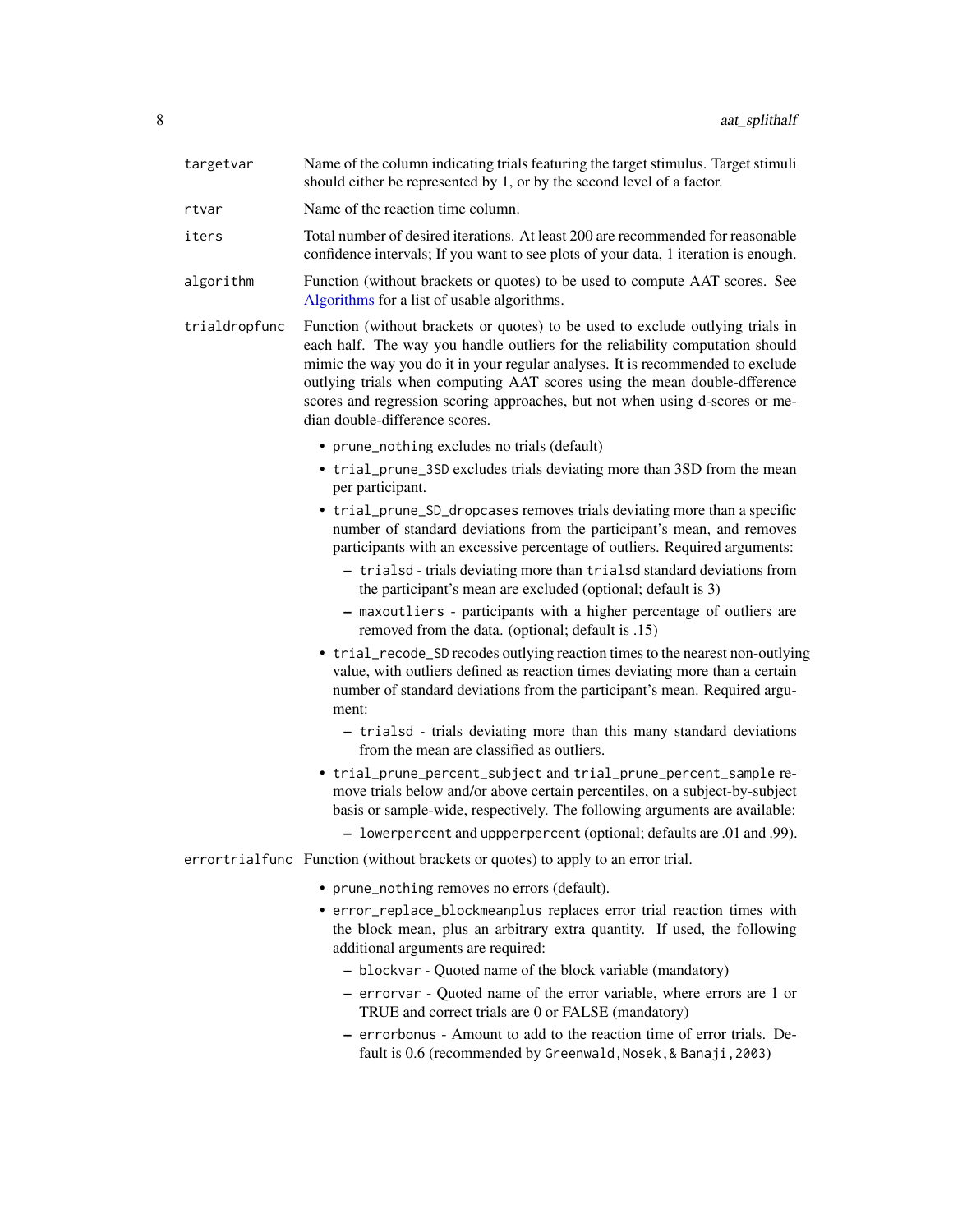<span id="page-8-0"></span>

|              | • error_prune_dropcases removes errors and drops participants if they have<br>more errors than a given percentage. The following arguments are avail-<br>able:                                                                              |
|--------------|---------------------------------------------------------------------------------------------------------------------------------------------------------------------------------------------------------------------------------------------|
|              | - errorvar - Quoted name of the error variable, where errors are 1 or<br>TRUE and correct trials are 0 or FALSE (mandatory)                                                                                                                 |
|              | - maxerrors - participants with a higher percentage of errors are ex-<br>cluded from the dataset. Default is .15.                                                                                                                           |
| casedropfunc | Function (without brackets or quotes) to be used to exclude outlying participant<br>scores in each half. The way you handle outliers here should mimic the way you<br>do it in your regular analyses.                                       |
|              | • prune_nothing excludes no participants (default)                                                                                                                                                                                          |
|              | • case_prune_3SD excludes participants deviating more than 3SD from the<br>sample mean.                                                                                                                                                     |
| plot         | Create a scatterplot of the AAT scores computed from each half of the data from<br>the last iteration. This is highly recommended, as it helps to identify outliers<br>that can inflate or diminish the reliability.                        |
| include.raw  | logical indicating whether raw split-half data should be included in the output<br>object.                                                                                                                                                  |
| parallel     | If TRUE (default), will use parallel computing to compute results faster. If a<br>doParallel backend has not been registered beforehand, this function will register<br>a cluster and stop it after finishing, which takes some extra time. |
| .            | Other arguments, to be passed on to the algorithm or outlier rejection functions<br>(see arguments above)                                                                                                                                   |
| X            | an aat_splithalf object                                                                                                                                                                                                                     |
| type         | Character argument indicating which iteration should be chosen. Must be an<br>abbreviation of "median" (default), "minimum", "maximum", or "random".                                                                                        |

## Value

A list, containing the mean bootstrapped split-half reliability, bootstrapped 95 a list of data.frames used over each iteration, and a vector containing the split-half reliability of each iteration.

#### Author(s)

Sercan Kahveci

#### See Also

[q\\_reliability](#page-14-1)

#### Examples

```
split <- aat_splithalf(ds=erotica[erotica$is_irrelevant==0,],
                      subjvar="subject",pullvar="is_pull",targetvar="is_target",
                      rtvar="RT",iters=10,trialdropfunc="trial_prune_3SD",
                      casedropfunc="case_prune_3SD",algorithm="aat_dscore",
                      plot=FALSE,parallel=FALSE)
```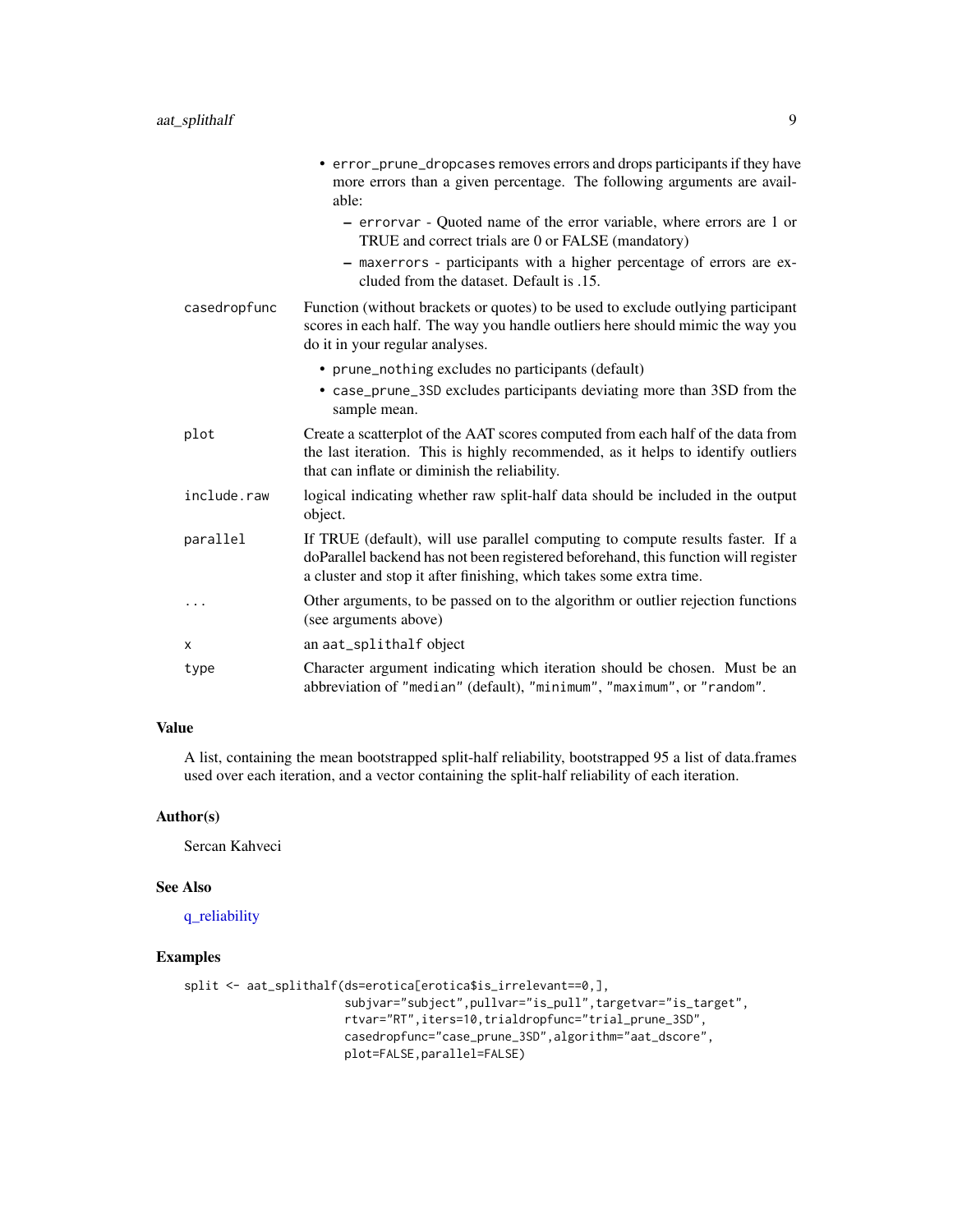```
print(split)
#Mean reliability: 0.521959
#Spearman-Brown-corrected r: 0.6859041
#95%CI: [0.4167018, 0.6172474]
plot(split)
#Regression Splithalf
aat_splithalf(ds=erotica[erotica$is_irrelevant==0,],
              subjvar="subject", pullvar="is_pull", targetvar="is_target",
              rtvar="RT", iters=10, trialdropfunc="trial_prune_3SD",
              casedropfunc="case_prune_3SD", algorithm="aat_regression",
              formula = RT \sim is_pull * is_target, aatterm = "is_pull:is_target",
              plot=FALSE, parallel=FALSE)
#Mean reliability: 0.5313939
#Spearman-Brown-corrected r: 0.6940003
#95%CI: [0.2687186, 0.6749176]
```
<span id="page-9-1"></span>

Algorithms *AAT score computation algorithms*

#### Description

- aat\_doublemeandiff computes a mean-based double-difference score: (mean(push\_target) -mean(pull\_target)) -(mean(push\_control) -mean(pull\_control))
- aat\_doublemediandiff computes a median-based double-difference score: (median(push\_target) -median(pull\_target)) -(median(push\_control) -median(pull\_control))
- aat\_dscore computes D-scores for a 2-block design (see Greenwald, Nosek, and Banaji, 2003):

```
((mean(push_target) -mean(pull_target)) -(mean(push_control) -mean(pull_control)))
/ sd(participant_reaction_times)
```
- aat\_dscore\_multiblock computes D-scores for pairs of sequential blocks and averages the resulting score (see Greenwald, Nosek, and Banaji, 2003). Requires extra blockvar argument, indicating the name of the block variable.
- aat\_regression and aat\_standardregression fit regression models to participants' reaction times and extract a term that serves as AAT score. aat\_regression extracts the raw coefficient, equivalent to a mean difference score. aat\_standardregression extracts the t-score of the coefficient, standardized on the basis of the variability of the participant's reaction times. These algorithms can be used to regress nuisance variables out of the data before computing AAT scores. When using these functions, additional arguments must be provided:
	- formula a formula to fit to the data
	- aatterm the term within the formula that indicates the approach bias; this is usually the interaction of the pull and target terms.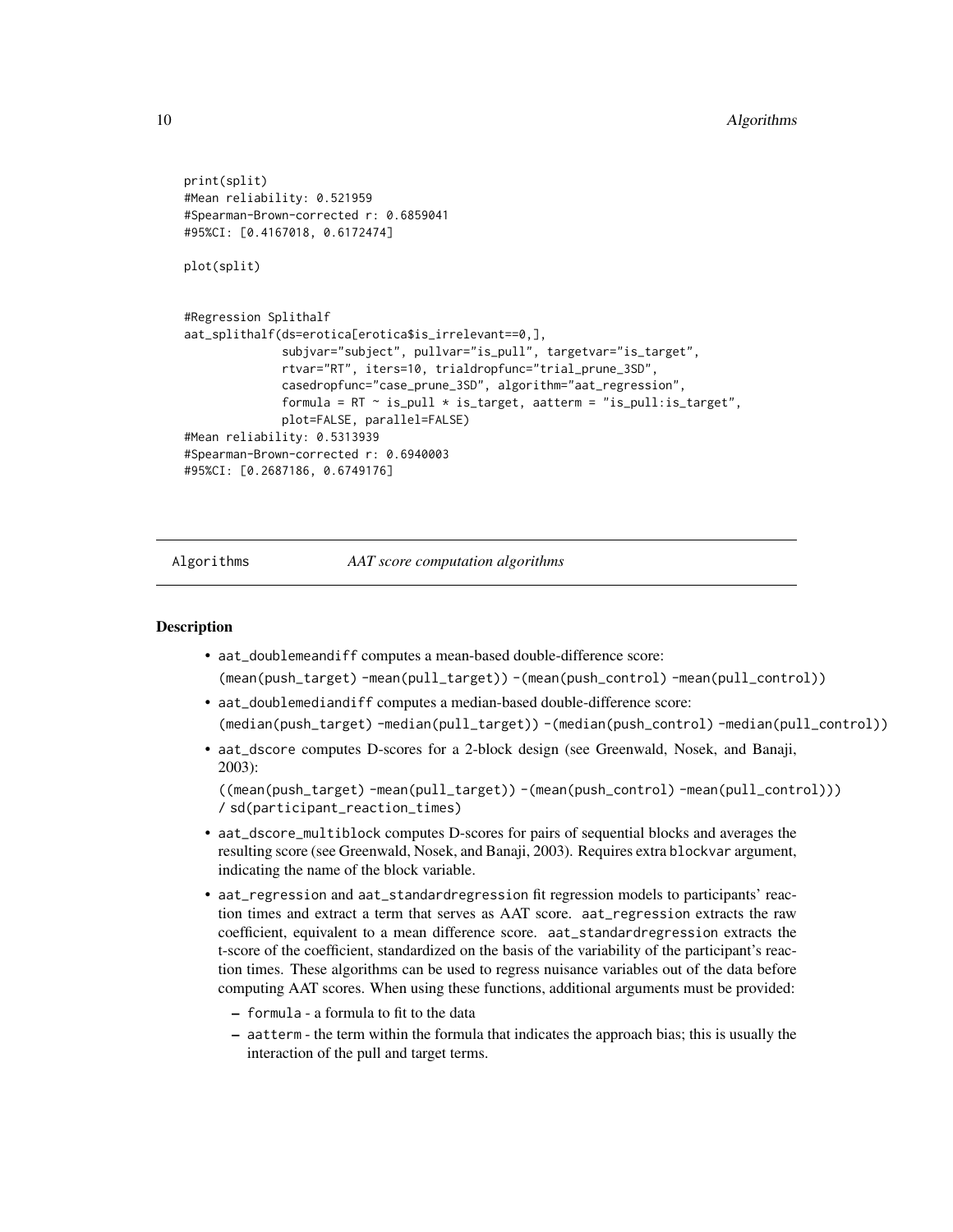#### Algorithms 11

- aat\_doublemeanquotient and aat\_doublemedianquotient compute a log-transformed ratio of approach to avoidance for both stimulus categories and subtract these ratios: log(mean(pull\_target) / mean(push\_target)) -log(mean(pull\_control) / mean(push\_control))
- aat\_singlemeandiff and aat\_singlemediandiff subtract the mean or median approach reaction time from the mean or median avoidance reaction time. These algorithms are only sensible if the supplied data contain a single stimulus category.

#### Usage

```
aat_doublemeandiff(ds, subjvar, pullvar, targetvar, rtvar, ...)
aat_doublemediandiff(ds, subjvar, pullvar, targetvar, rtvar, ...)
aat_dscore(ds, subjvar, pullvar, targetvar, rtvar, ...)
aat_dscore_multiblock(ds, subjvar, pullvar, targetvar, rtvar, blockvar, ...)
aat_regression(ds, subjvar, formula, aatterm, ...)
aat_standardregression(ds, subjvar, formula, aatterm, ...)
aat_doublemedianquotient(ds, subjvar, pullvar, targetvar, rtvar, ...)
aat_doublemeanquotient(ds, subjvar, pullvar, targetvar, rtvar, ...)
aat_singlemeandiff(ds, subjvar, pullvar, rtvar, ...)
aat_singlemediandiff(ds, subjvar, pullvar, rtvar, ...)
```
#### Arguments

| ds        | A long-format data.frame                                                                                                                                      |
|-----------|---------------------------------------------------------------------------------------------------------------------------------------------------------------|
| subjvar   | Column name of the participant identifier variable                                                                                                            |
| pullvar   | Column name of the movement variable (0: avoid; 1: approach)                                                                                                  |
| targetvar | Column name of the stimulus category variable (0: control stimulus; 1: target<br>stimulus)                                                                    |
| rtvar     | Column name of the reaction time variable                                                                                                                     |
|           | Other arguments passed on by functions (ignored)                                                                                                              |
| blockvar  | name of the variable indicating block number                                                                                                                  |
| formula   | A regression formula to fit to the data to compute an AAT score                                                                                               |
| aatterm   | A character naming the formula term representing the approach bias. Usually<br>this is the interaction of the movement-direction and stimulus-category terms. |

#### Value

A data.frame containing participant number and computed AAT score.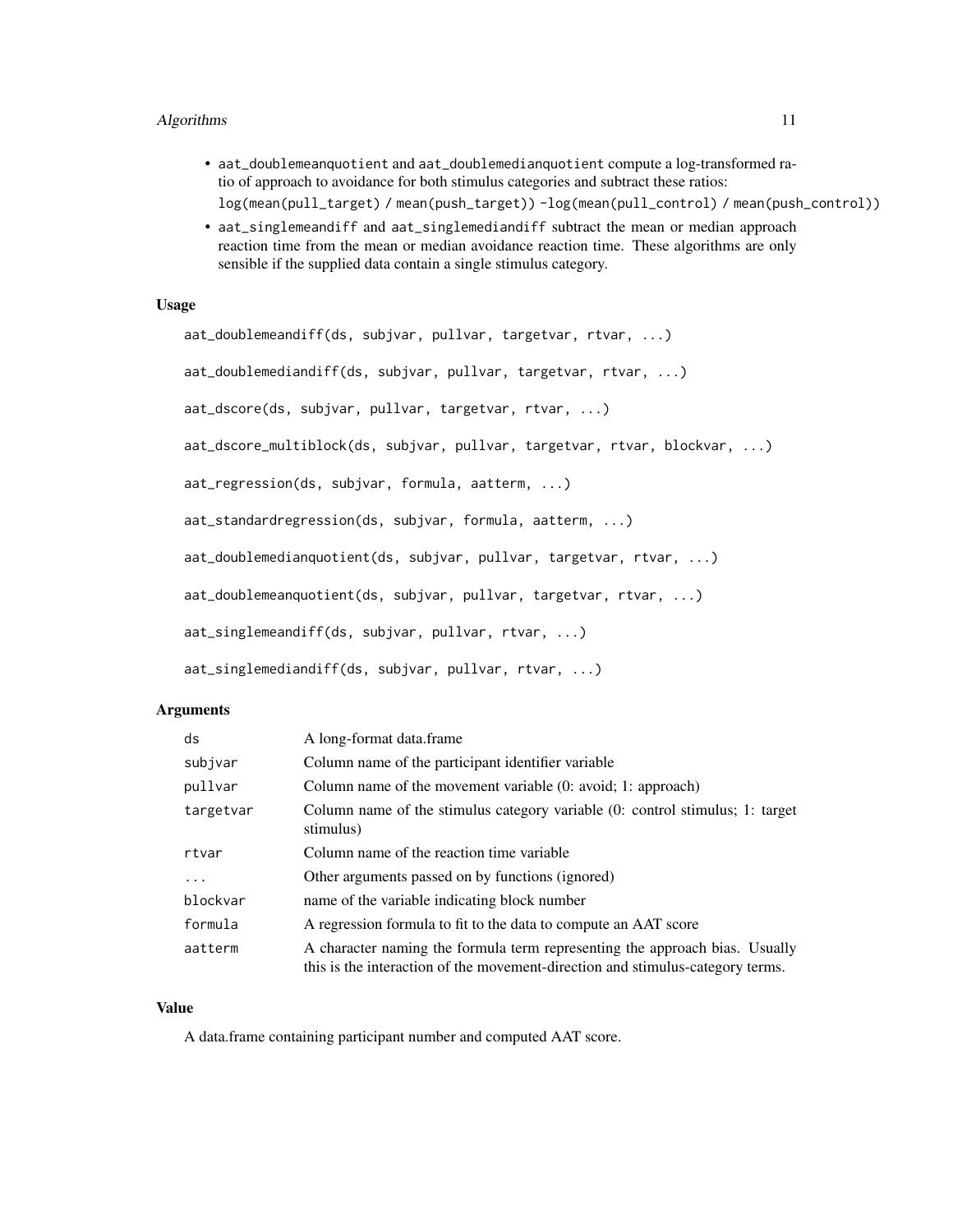<span id="page-11-0"></span>

#### Description

AAT

#### Usage

erotica

#### Format

An object of class "data.frame"

#### Source

#### [osf.io repository](https://osf.io/6h2rj/)

#### References

Kahveci, S., Van Bockstaele, B.D., & Wiers, R.W. (in preparation). Pulling for Pleasure? Erotic Approach-Bias Associated With Porn Use, Not Problems. DOI:10.17605/OSF.IO/6H2RJ

Preprocessing *Pre-processing rules*

#### **Description**

These are pre-processing rules that can be used in [aat\\_splithalf,](#page-6-1) [aat\\_bootstrap,](#page-1-1) and [aat\\_compute.](#page-3-1)

- The following rules are to be used for the trialdropfunc argument. The way you handle outliers for the reliability computation and bootstrapping more broadly should mimic the way you do it in your regular analyses. It is recommended to exclude outlying trials when computing AAT scores using the mean double-dfference scores and regression scoring approaches, but not when using d-scores or median double-difference scores.
	- prune\_nothing excludes no trials (default)
	- trial\_prune\_3SD excludes trials deviating more than 3SD from the mean per participant.
	- trial\_prune\_SD\_dropcases removes trials deviating more than a specific number of standard deviations from the participant's mean, and removes participants with an excessive percentage of outliers. Required arguments:
		- \* trialsd trials deviating more than trialsd standard deviations from the participant's mean are excluded (optional; default is 3)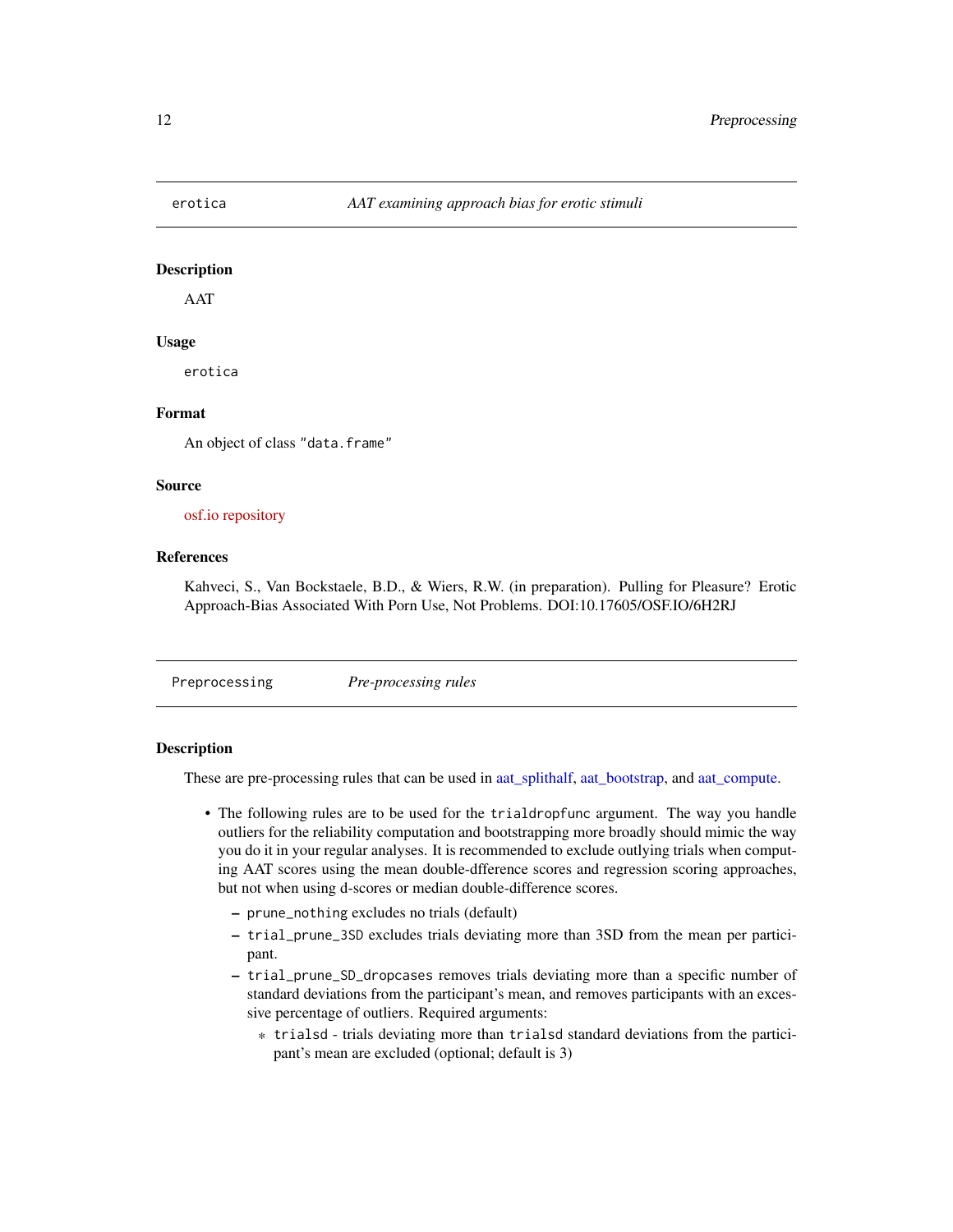#### Preprocessing 13

- \* maxoutliers participants with a higher percentage of outliers are removed from the data. (optional; default is .15)
- trial\_recode\_SD recodes outlying reaction times to the nearest non-outlying value, with outliers defined as reaction times deviating more than a certain number of standard deviations from the participant's mean. Required argument:
	- \* trialsd trials deviating more than this many standard deviations from the mean are classified as outliers.
- trial\_prune\_percent\_subject and trial\_prune\_percent\_sample remove trials below and/or above certain percentiles, on a subject-by-subject basis or sample-wide, respectively. The following arguments are available:
	- \* lowerpercent and uppperpercent (optional; defaults are .01 and .99).
- The following pre-procesing rules are to be used for the errortrialfunc argument. They determine what is to be done with errors - remove or recode?
	- prune\_nothing removes no errors (default).
	- error\_replace\_blockmeanplus replaces error trial reaction times with the block mean, plus an arbitrary extra quantity. If used, the following additional arguments are required:
		- \* blockvar Quoted name of the block variable (mandatory)
		- \* errorvar Quoted name of the error variable, where errors are 1 or TRUE and correct trials are 0 or FALSE (mandatory)
		- \* errorbonus Amount to add to the reaction time of error trials. Default is 0.6 (recommended by Greenwald,Nosek,& Banaji,2003)
	- error\_prune\_dropcases removes errors and drops participants if they have more errors than a given percentage. The following arguments are available:
		- \* errorvar Quoted name of the error variable, where errors are 1 or TRUE and correct trials are 0 or FALSE (mandatory)
		- \* maxerrors participants with a higher percentage of errors are excluded from the dataset. Default is .15.
- These are pre-processing rules to be used for the casedropfunc argument. The way you handle outliers here should mimic the way you do it in your regular analyses.
	- prune\_nothing excludes no participants (default)
	- case\_prune\_3SD excludes participants deviating more than 3SD from the sample mean.

#### Usage

```
prune_nothing(ds, ...)
trial_prune_percent_subject(
  ds,
  subjvar,
  rtvar,
  lowerpercent = 0.01,
  upperpercent = 0.99,
  ...
)
```
trial\_prune\_percent\_sample(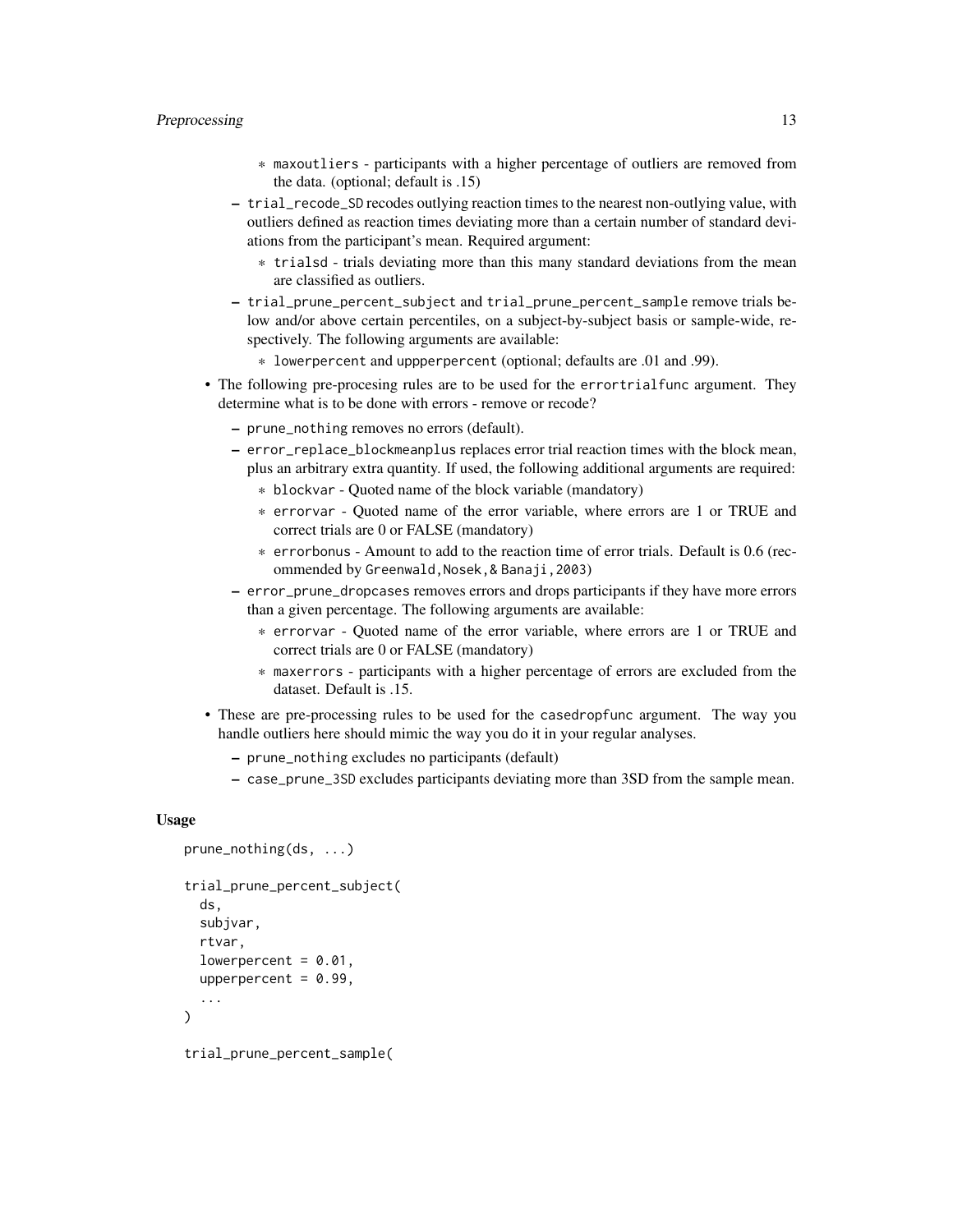```
ds,
  rtvar,
  lowerpercent = 0.01,
  upperpercent = 0.99,
  ...
\mathcal{L}trial_prune_3SD(ds, subjvar, rtvar, ...)
trial_prune_SD_dropcases(
  ds,
  subjvar,
  rtvar,
  trialsd = 3,
  maxoutliers = 0.15,
  ...
\mathcal{L}trial_recode_SD(ds, subjvar, rtvar, trialsd = 3, ...)
case_prune_3SD(ds, ...)
error_replace_blockmeanplus(
  ds,
  subjvar,
  rtvar,
  blockvar,
  errorvar,
  errorbonus,
  ...
\mathcal{L}
```
error\_prune\_dropcases(ds, subjvar, errorvar, maxerrors = 0.15, ...)

### Arguments

| ds                                  | A data.frame.                                                                                                                                                                            |
|-------------------------------------|------------------------------------------------------------------------------------------------------------------------------------------------------------------------------------------|
| $\cdot$                             | Other arguments (ignored).                                                                                                                                                               |
| subjvar                             | The name of the subject variable.                                                                                                                                                        |
| rtvar<br>lowerpercent, upperpercent | The name of the reaction time variable.                                                                                                                                                  |
|                                     | for trial_prune_percent_subject and trial_prune_percent_sample, the<br>lower and upper proportions beyond which trials are considered outliers and<br>removed (defaults to .01 and .99). |
| trialsd                             | The amount of deviation from the participant mean (in SD) after which a trial is<br>considered an outlier and excluded (defaults to 3).                                                  |
| maxoutliers                         | for trial_prune_SD_dropcases, the maximum percentage of outliers, after<br>which a participant is excluded from the data.                                                                |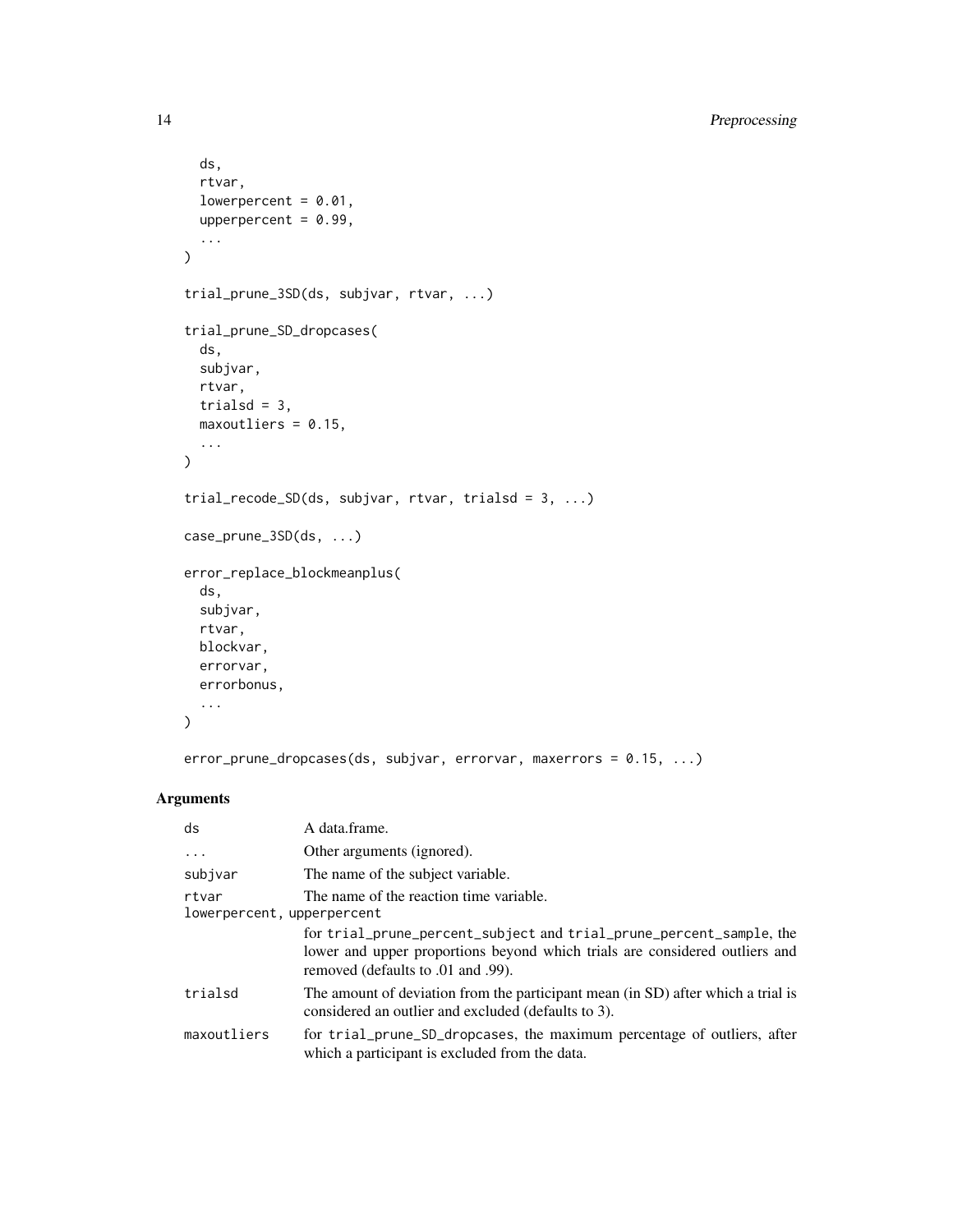#### <span id="page-14-0"></span>q\_reliability 15

| blockvar   | The name of the block variable.                                                                                                                              |
|------------|--------------------------------------------------------------------------------------------------------------------------------------------------------------|
| errorvar   | The name of the error variable.                                                                                                                              |
| errorbonus | for error replace blockmeanplus, the amount of seconds to add to the block<br>mean and use as a replacement for error trial reaction times (default is 0.6). |
| maxerrors  | for error_prune_dropcases, the maximum percentage of errors, after which a<br>participant is excluded from the data.                                         |

<span id="page-14-1"></span>q\_reliability *Compute psychological experiment reliability*

#### Description

This function can be used to compute an exact reliability score for a psychological task whose results involve a difference score. The resulting intraclass correlation coefficient is equivalent to the average all possible split-half reliability scores. It ranges from -1 to 1, with -1 implying that all variance in the data is explained by within-subjects variability, 1 implying that all variance is explained by between-subjects variability, and 0 implying that within-subjects and between-subjects variability contribute equally to the total variance in the sample.

#### Usage

```
q_reliability(ds, subjvar, formula, aatterm = NA)
## S3 method for class 'qreliability'
print(x, \ldots)## S3 method for class 'qreliability'
plot(x, \ldots)
```
#### Arguments

| ds           | a long-format data.frame                                                                                                             |
|--------------|--------------------------------------------------------------------------------------------------------------------------------------|
| subjvar      | name of the subject variable                                                                                                         |
| formula      | a formula predicting the participant's reaction time using trial-level variables<br>such as movement direction and stimulus category |
| aatterm      | a string denoting the term in the formula that contains the participant's approach<br>bias                                           |
| $\mathsf{x}$ | a greliability object                                                                                                                |
| $\ddotsc$    | Other arguments passed to the generic print and plot functions.                                                                      |

#### Value

a qreliability object, containing the reliability coefficient, and a data.frame with participants' bias scores and score variance.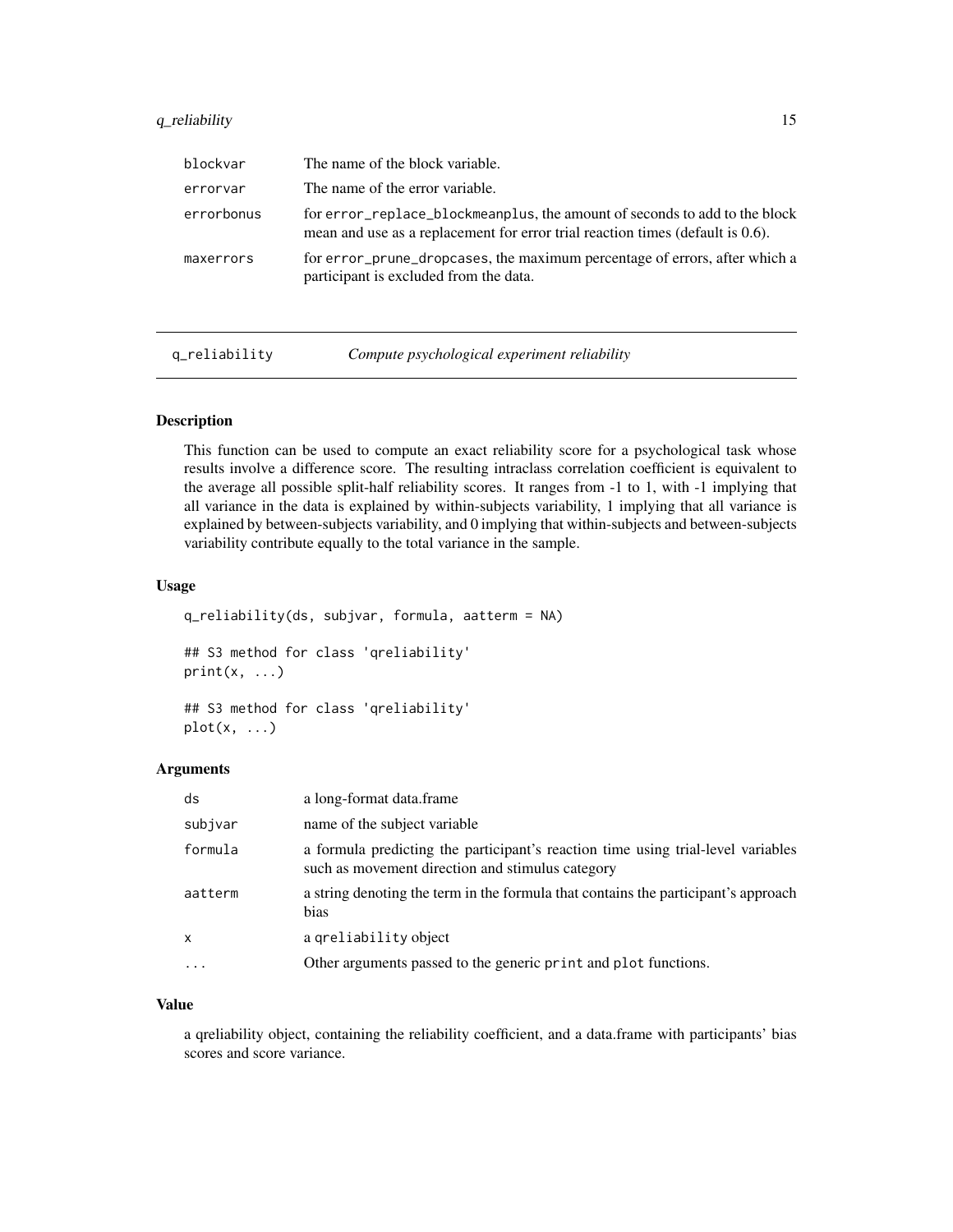#### <span id="page-15-0"></span>Author(s)

Sercan Kahveci

#### Examples

```
# Double-difference score reliability
q_reliability(ds=erotica,subjvar="subject",
              formula= RT ~ is_pull * is_target, aatterm = "is_pull:is_target")
# Single-difference reliability for target stimuli
q_reliability(ds=erotica[erotica$is_target ==1,],subjvar="subject",
              formula= RT \sim is_pull, aatterm = "is_pull")
# Reliability of the mean reaction time of approaching target stimuli (no difference score)
q_reliability(ds=erotica[erotica$is_target ==1 & erotica$is_pull ==1,],subjvar="subject",
              formula= RT \sim 1, aatterm = "1")
```
SpearmanBrown *Spearman-Brown corrections for Correlation Coefficients*

#### Description

Perform a Spearman-Brown correction on the provided correlation score.

#### Usage

```
SpearmanBrown(
 corr,
 ntests = 2,
 fix.negative = c("nullify", "bilateral", "none")
\lambda
```
#### Arguments

| corr         | To-be-corrected correlation coefficient                                                                                                                                                                                                                       |
|--------------|---------------------------------------------------------------------------------------------------------------------------------------------------------------------------------------------------------------------------------------------------------------|
| ntests       | An integer indicating how many times larger the full test is, for which the cor-<br>rected correlation coefficient is being computed. When ntests=2, the formula<br>will compute what the correlation coefficient would be if the test were twice as<br>long. |
| fix.negative | Determines how to deal with a negative value. "nullify" sets it to zero, "bilateral"<br>applies the correction as if it were a positive number, and then sets it to negative.<br>"none" gives the raw value.                                                  |

#### Details

Correct a correlation coefficient for being based on only a subset of the data.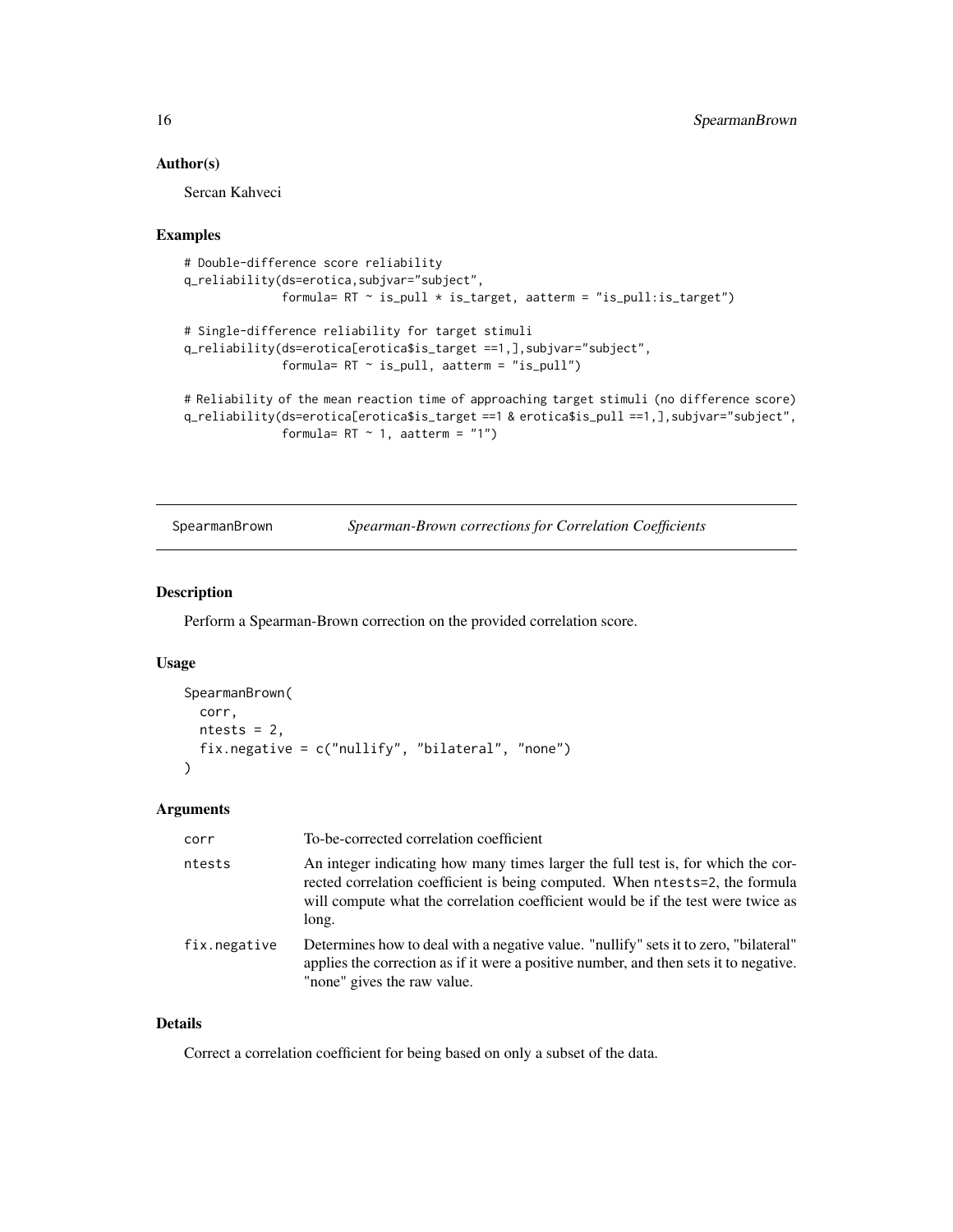## SpearmanBrown 17

## Value

Spearman-Brown-corrected correlation coefficient.